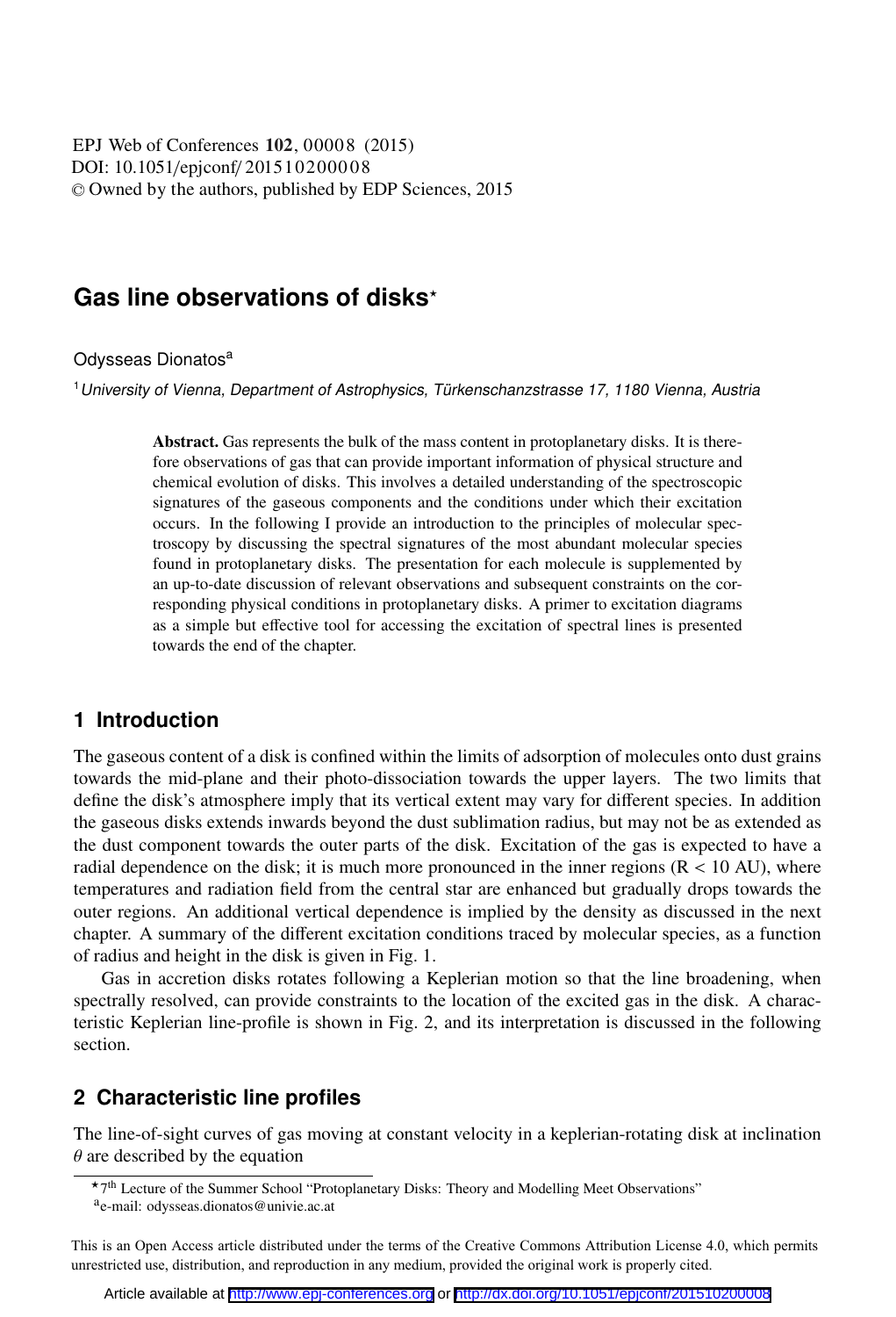

Figure 1. Schematic representation of the radial and vertical locations in a disk where molecular species are expected to dominate the line emission.

$$
R = R_{\text{out}} \left(\frac{u_{\text{out}}}{u}\right)^2 \cos^2 \theta , \qquad (1)
$$

where *u* is the line-of-site velocity vector and *R*<sub>out</sub> and *u*<sub>out</sub> are the outer disk radius and the corresponding velocity at that limit. At the limit  $u \rightarrow 0$  the iso-velocity contours move closer to the line-of-sight axis dissecting perpendicularly the disk and form the line minima. As long as the velocity remains smaller than  $u_{\text{out}}$ , the iso-velocity contours on the disk surface are open and truncated at  $R_{\text{out}}$ . The maximum contour occurs for  $u = u_{\text{out}}$  that is the first closed (non-truncated) contour which contributes to the line peaks. Further increase in the velocity for  $u > u_{\text{out}}$  results in shorter, closed contours lying symmetrically on the horizontal disk mid-line that move towards to the center of the disk and contribute to the outer line wings. The contribution of the different curves of constant velocity on the line profile becomes even more pronounced if velocity intervals corresponding to surface areas on the disk are considered, as shown in Fig. 2. The limiting  $u_{\text{out}}$  can be derived from the separation of the line-peaks and Eq. 1 once  $R_{out}$  and the inclination  $\theta$  are known. An example of spectrally resolved disk line-profiles and spatially resolved velocity distribution around the debris disk of HD 21997 is provided in Fig. 2 (Kóspál et al. 2013).

Observations of double-peaked line-profiles which are characteristic of a Keplerian-rotating disk are very important as they provides information on the geometry and gas content of the disk. However detections of such lines is not always straightforward. In the case of still accreting disk-sources, disk emission is often masked by the much stronger line emission of shocked gas along the jets and outflows in a direction perpendicular to the disk. The double peaked profile can also be masked out in the case that the source is still surrounded by significant amounts of gas that renders it optically thick. But even in the case of high angular and spectral resolution, double-peaked profiles can come as a result of different projections and optical depth effects (Elitzur et al. 2012).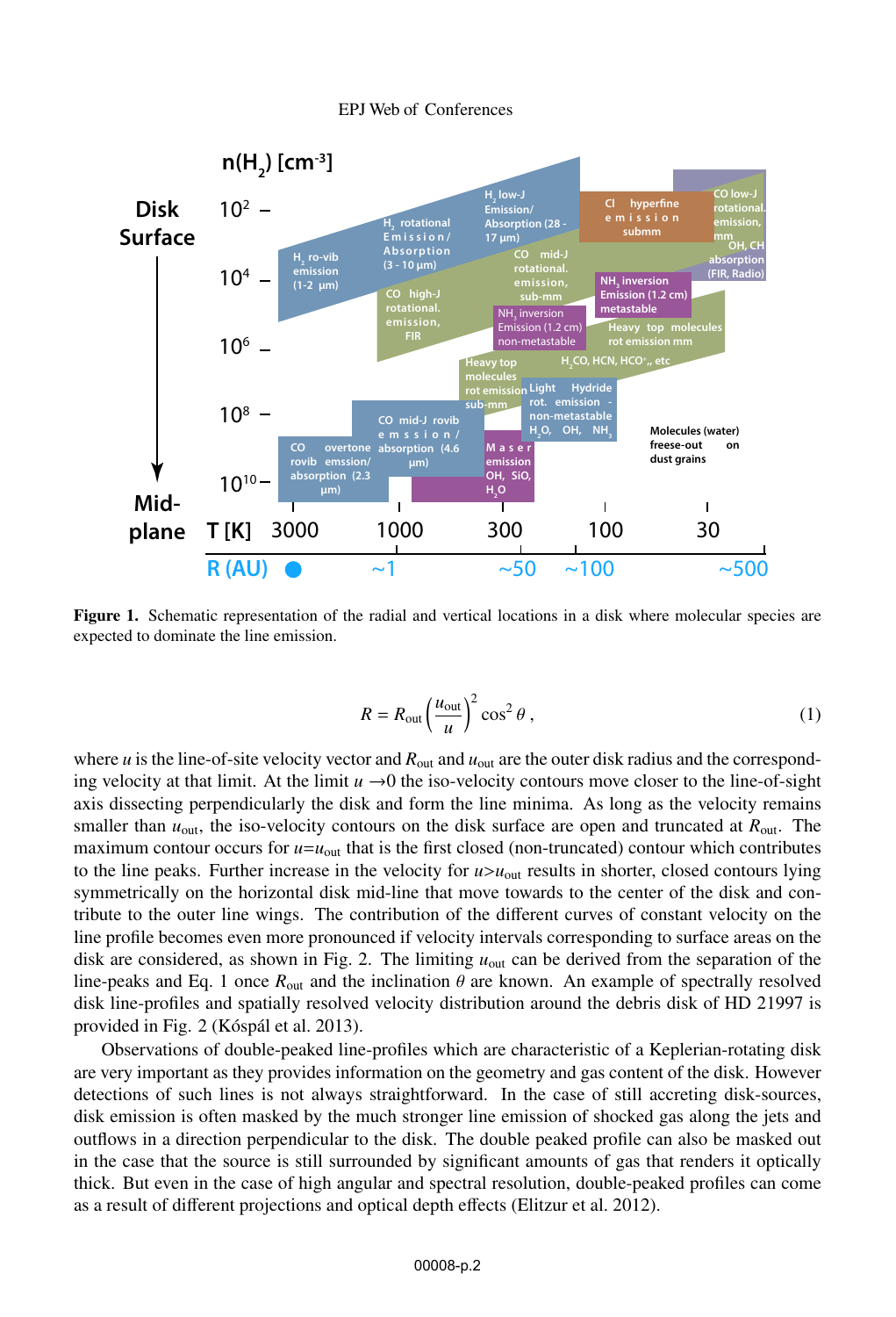

Figure 2. *Left*: Iso-velocity contours on a disk and their corresponding contributions in forming the characteristic Keplerian line-profile. *Right:* Resolved spectra for a series of CO lines and isotopologues toward HD 21997 and the corresponding velocity structure of the disk (from Kóspál et al. 2013,  $\odot$  AAS, reproduced with permission).

# **3 Molecular transitions**

Nuclei bound in a molecule can undergo rotational, vibrational and bending motions. Such motions are quantized and transitions from one state to another result in photons usually occurring in the near-IR up to the millimeter regimes of the electromagnetic spectrum. In a similar way to atoms, molecules undergo also electronic transitions (discussed towards the end of this chapter), however the latter require higher excitation energies and hence such transitions produce photons in the optical and ultraviolet parts of the spectrum. Therefore the total excitation energy of a molecule will be given by the sum of the rotational, vibrational and electronic excitation energies:

$$
E_{\text{tot}} = E_{\text{rot}} + E_{\text{vib}} + E_{\text{el}} \qquad \text{with} \qquad E_{\text{rot}} \ll E_{\text{vib}} \ll E_{\text{el}} \tag{2}
$$

Albeit the large separation between different transition energies, rotational states and transitions between them are constrained by the total energetic state of the molecule, which is dominated by the electronic configuration. The description of the electron configurations of molecules borrows from the atomic spectroscopic notation, however the spherical symmetry of atomic nuclei is not applicable in the case of molecules, but instead it depends on existing axes of symmetry between the atomic nuclei. In the case of diatomic molecules, the total electronic angular momentum *L* is coupled to the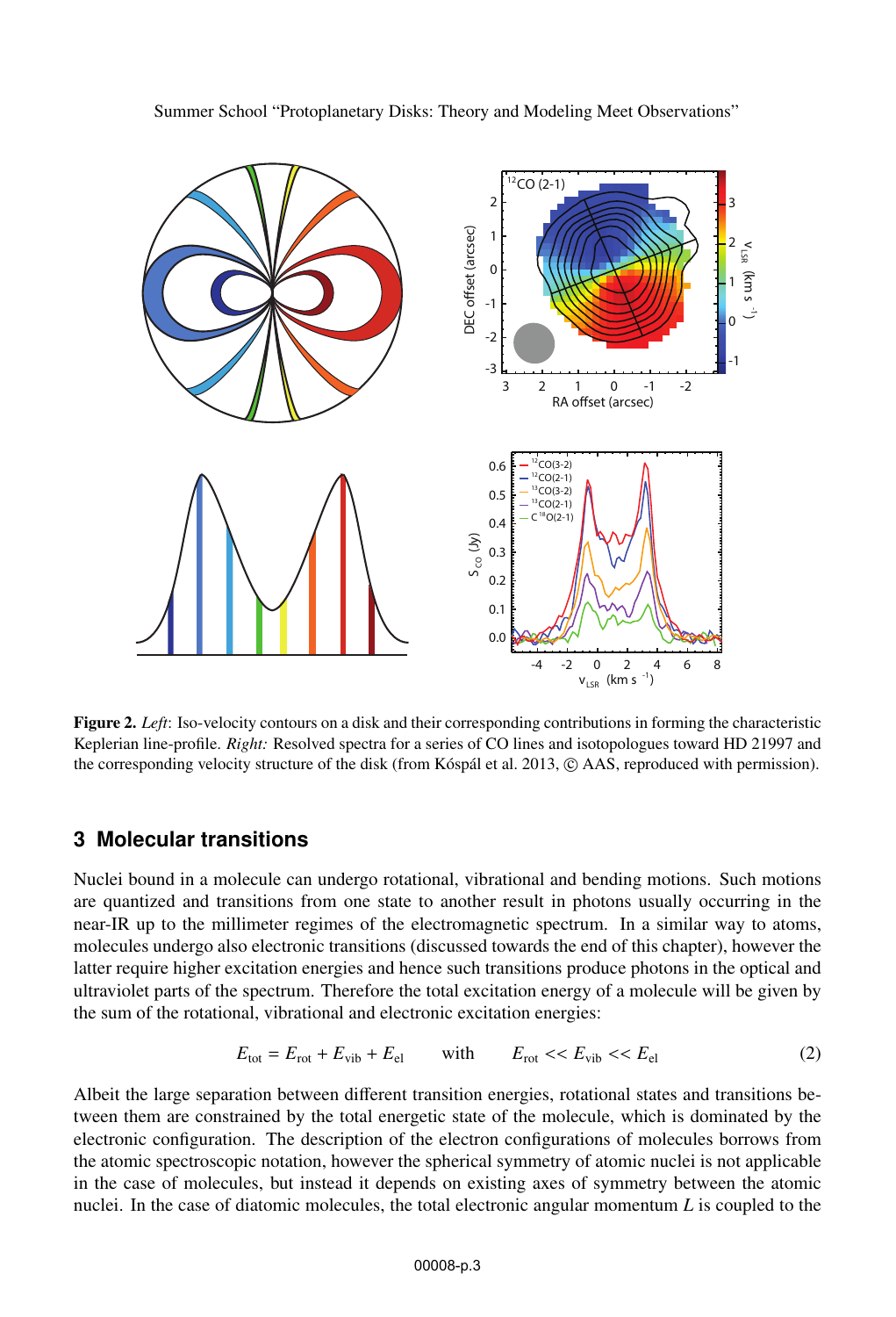internuclear axis, therefore its projection  $\Lambda$  onto that axis is a conserved quantity. When  $\Lambda \neq 0$  then *L* can have two orientations onto the internuclear axis so that  $\Lambda$  has a degeneracy of 2.  $\Lambda$  can take integer values of 0, 1, 2, 3, ... which are assigned to the characters  $\Sigma$ ,  $\Pi$ ,  $\Delta$ ,  $\Phi$ , .... Thus the spectroscopic notation for the electronic states of molecules borrows from the formalism of multi-electron atoms (S, P, D, F, ...) with the difference that in the case of molecules the symbols in use are the equivalent upper case characters of the Greek alphabet.

The total electron spin in a molecule is not strongly coupled to the nuclei, so the molecular electron spin follows the atomic notation. According to this prescription, the total electron spin angular momentum is *S* and the electronic states are coined by their spin multiplicity 2*S* +1, given as a leading superscript to the Λ state.

For the diatomic molecules described in the following sections, the ground state is a closed shell (i.e.  ${}^{1}\Sigma$  state). The only exception is OH that has an open shell ground state ( ${}^{2}\Pi$ ). This adds additional terms in the description of the energy levels due to the interaction of the electron spin angular and orbital momentum with the atomic nuclei.

### **3.1 Rotational transitions of molecules**

Rotational transitions occur in certain electronic configurations where the molecule is considered to be a static system (Fig. 3). In principle, rotational transitions occur in molecules that have permanent dipole moment ( $\mu$ ). The strength of produced molecular lines is a function of  $\mu^2$  so that molecules with large dipole moments have intense resonances. All heteronuclear diatomic molecules possess permanent dipole moments, but homonuclear molecules do not. In the latter case, molecules like H2 undergo electric quadrupole transitions that are substantially weaker. In the following section we discuss the rotational transitions of a homonuclear  $(H<sub>2</sub>)$  and a heteronuclear molecule (CO) that both have a closed electron shell configurations  $(1\Sigma)$ .

#### 3.1.1 Closed electronic shell diatomic molecules:  $H_2$ , CO

To a first degree, we describe the possible rotational states of a molecule assuming no vibrational motions. Level energies according to the rigid-rotor approximation are given by the relation:

$$
E = \frac{h^2}{8\pi^2 I} J(J+1)
$$
 (3)

where *I* is the moment of inertia at the center of mass of the system  $(I = m_{red} r_{red}^2)$ , and *J* is the rotational quantum number of a state. The nuclei distances in a molecule typically measure a few Ångström so the moment of inertia between different molecules is dominated by the reduced mass of the nuclei. The constant terms for a molecule are conveniently wrapped in the rotational constant  $B_0$ , so that Eq. (3) is re-written as:

$$
E = hB_0J(J+1) \quad \text{where} \quad B_0 = \frac{h}{8\pi^2 I} \quad \text{(units in Hz)}
$$
\n
$$
\frac{E}{hc} = B_0J(J+1) \quad \text{where} \quad B_0 = \frac{h}{8\pi^2 cI} \quad \text{(units in cm}^{-1})
$$
\n(4)

Allowed electric dipole transitions occur at single steps along the energy ladder of a molecule with  $\Delta J = \pm 1$ . The transition frequency will then be:

$$
\nu(J \to J - 1) = 2B_0 J \tag{5}
$$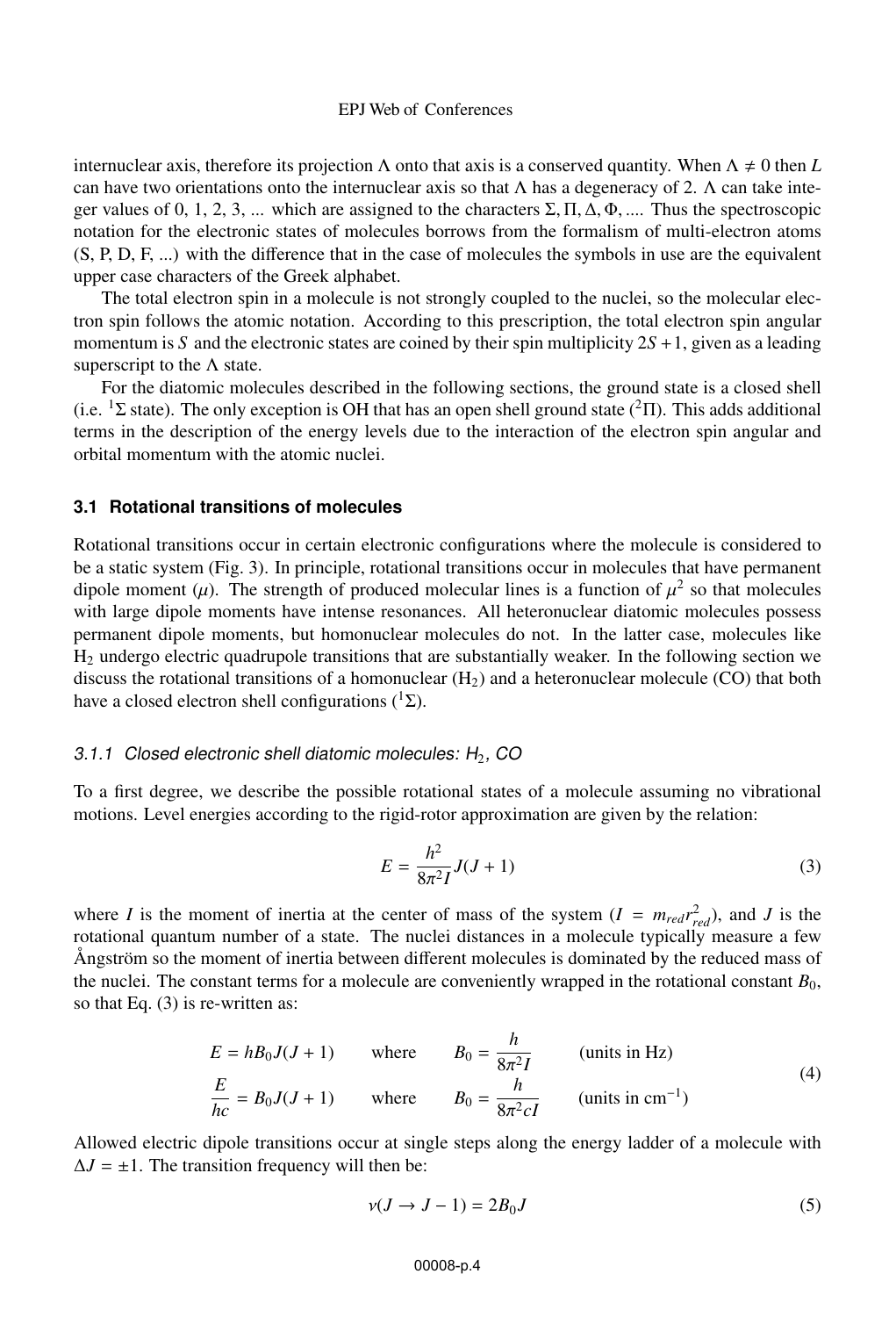

Figure 3. Energy levels for the  $H_2$  molecule for the ground and excited electronic states. To each electronic state corresponds a series of vibrational and rotational levels. The inset image provides a magnification of the  $1\Sigma$ ground electronic state, where the individual vibrational levels forming "columns" and rotational levels within each vibrational level can be discriminated (adopted from Shaw et al. 2005,  $\odot$  AAS, reproduced with permission).

Taking CO as an example, the rotational constant is  $B_0 \sim 57 \,\text{GHz} = 1.9225 \,\text{cm}^{-1}$ . Following Eq. (5) the expected rotational resonances will follow the prescription:

$$
v(J \to J - 1) = J \cdot 115 \text{ GHz}
$$
 (6)

For  $\Sigma$  electron state diatomic molecules, electric dipole transitions follow the selection rule:

$$
\Delta J = \pm 1\tag{7}
$$

This gives rise to the CO rotational ladder, with the fundamental transition  $(J = 1 \rightarrow 0)$  at 115 GHz (2.6 mm), which then for  $(J = 3 \rightarrow 2)$  (346 GHz or 0.866 mm) extends in the submillimeter. CO rotational lines up to  $J = 6 \rightarrow 5$  are therefore easily accessed from ground base facilities. In addition to the most common isotope  $({}^{12}C^{16}O)$ , CO comes into less abundant isotopologues  ${}^{13}C^{16}O$ ,  $12C^{17}$ O and  $12C^{18}$ O. To a first approach, the exchange of an atom in a molecule with a heavier isotope results in increasing the reduced mass  $\mu$  and subsequently the moment of inertia of the system which decreases the rotational constant  $B_0$ . This results in a closer spacing in the resulting resonances of heavier isotopologues but also to a significant shift in the overall resonances in comparison to the most abundant form of CO. The fundamental (1-0) frequency for  ${}^{13}C^{16}O$  lies at 2.72mm and for  $12^1$ C $17$ O at 2.67mm. Such differences are easily resolved with current instrumentation.

Electric dipole selection rules break down in the case of homonuclear molecules, which bear no permanent electric dipole moment. Such is the case of  $H<sub>2</sub>$  for which the first allowed transitions are from electric quadrupole. In hydrogen, combination of two protons with spin  $s = 1/2$  results into two configurations for the total molecular spin  $S = 0$  or 1, corresponding to the nuclear spins being anti-parallel or parallel. These two states of the H2 molecule, named *ortho*-H2 (parallel spin, S=1) and *para*-H<sub>2</sub> (anti-parallel spin, S=0) are almost independent and changes from one state to the other occur only through proton exchange reactions with other species (e.g. H,  $H^+, H^{+3}$ ). Quantum mechanical analysis yields that the total wavefunction of the molecule must be anti-symmetric, so that if the nuclear spins are anti-parallel (parallel) the rotational quantum number *J* must be even (odd).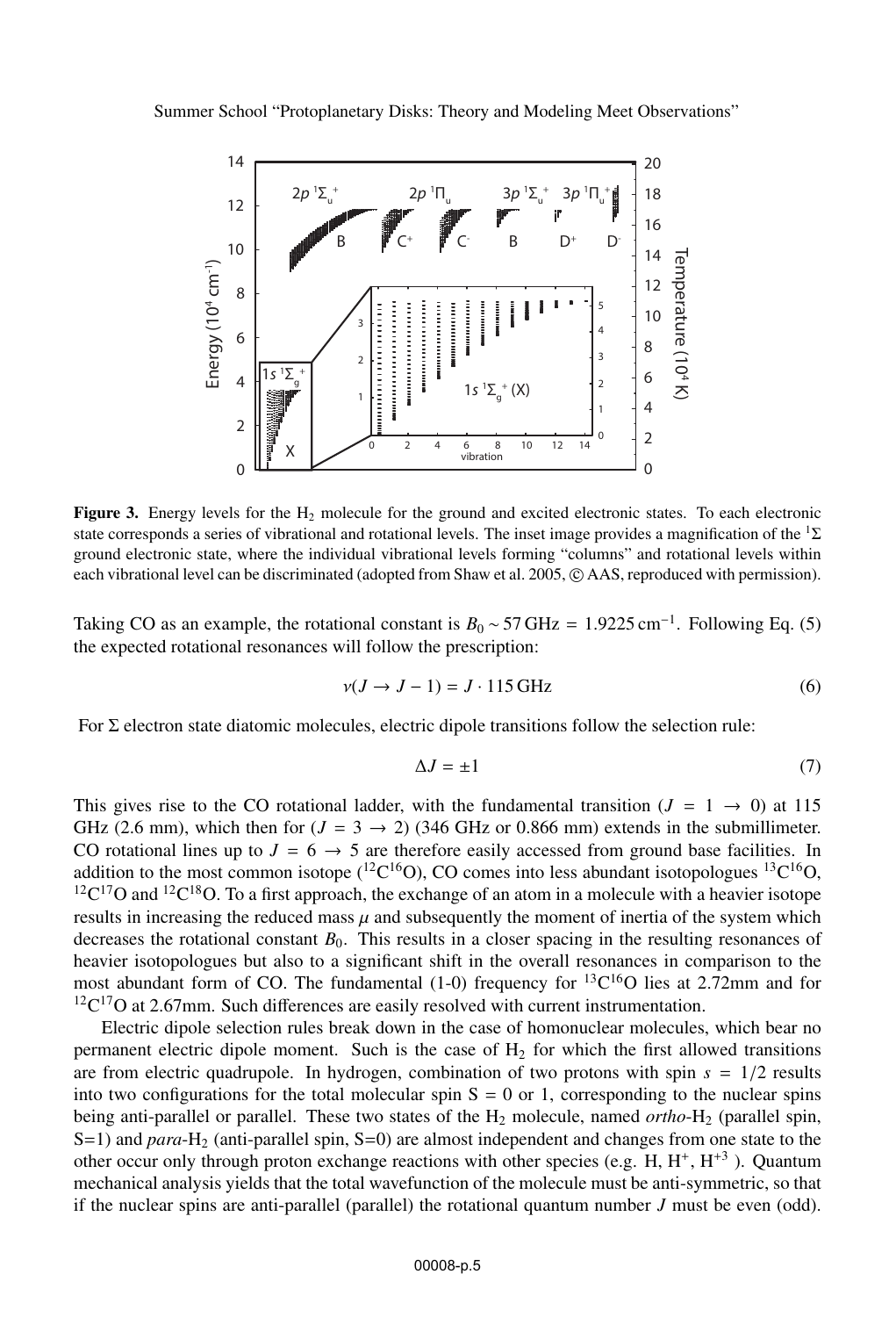Selection rules for electric quadrupole transitions dictate that:

$$
\Delta J = \pm 2 \tag{8}
$$

Being a very light molecule, H<sub>2</sub> has a large rotational constant  $B_0 = 1750$  GHz or 62 cm<sup>-1</sup> which results in widely spaced rotational levels compared to heavier molecules. The lowest energy transition for  $J = 2 \rightarrow 0$  occurs at 28.2  $\mu$ m for the *para*-H<sub>2</sub>.

The spectroscopic description of rotational transitions for closed shell heteronuclear diatomic molecules such as CO is straightforward and has been already used in the previous discussion. Transitions are designated by the number of the upper and the lower rotational levels, using in between an appropriate separator (most commonly "'-' or " $\rightarrow$ "). For the case of H<sub>2</sub>,  $\Delta J$  jumps of +2 and -2 are described by the letters S and O respectively, followed by the *J* number of the lower state into parenthesis. For example, the  $J = 2 \rightarrow 0$  fundamental rotational transition is coined as  $S(0)$ , and the  $J = 3 \rightarrow 1$  ortho-H<sub>2</sub> transition as *S*(1).

 $H<sub>2</sub>$  holds the keys to access the total gas content in disks. It is by far the most abundant molecule in star-forming regions and its electric quadrupole transitions ensure that the emission is optically thin up to high densities. In addition,  $H_2$  freezes out onto dust grains at very low temperatures and becomes easily thermalized, so that it can trace the gas content deep into the disk mid-plane and provide means for direct gas temperature measurements. However the high rotational constant means that even the lowest energy levels require high temperatures (∼ 300 K) to be collisionally populated. Early efforts to trace  $H_2$  in protostellar disks (Thi et al. 2001) were later disputed on basis that the detected emission is originating from shocked gas in jets. In a large survey of protostellar disks with *Spitzer*, Lahuis et al. (2007) reported no traces of the two lowest transitions at 28.2  $\mu$ m and 17.0  $\mu$ m, but detections of the two subsequent H<sub>2</sub> lines at 12.3  $\mu$ m and 9.7  $\mu$ m at ∼ 8% of the examined sources, rising from a gas at an estimated temperature of  $\sim 100 - 200$  K. The derived gas mass from the warm H<sub>2</sub> gas is very low, corresponding to a few Jovian masses.

The potential and significance of  $H_2$  in accessing the disk mass has been recently demonstrated with hydrogen deuteride (HD). Examining the disk around the T-Tauri star TW Hya, Bergin et al. (2013) reported on the detection of 4 HD transitions (Fig. 4) which allowed them to set a lower limit



Figure 4. Detections of HD lines in the disk of TW Hya that made it for the first time possible to assess its total mass. Figure reprinted by permission from Macmillan Publishers Ltd: Nature (Bergin et al. 2013), copyright (2013).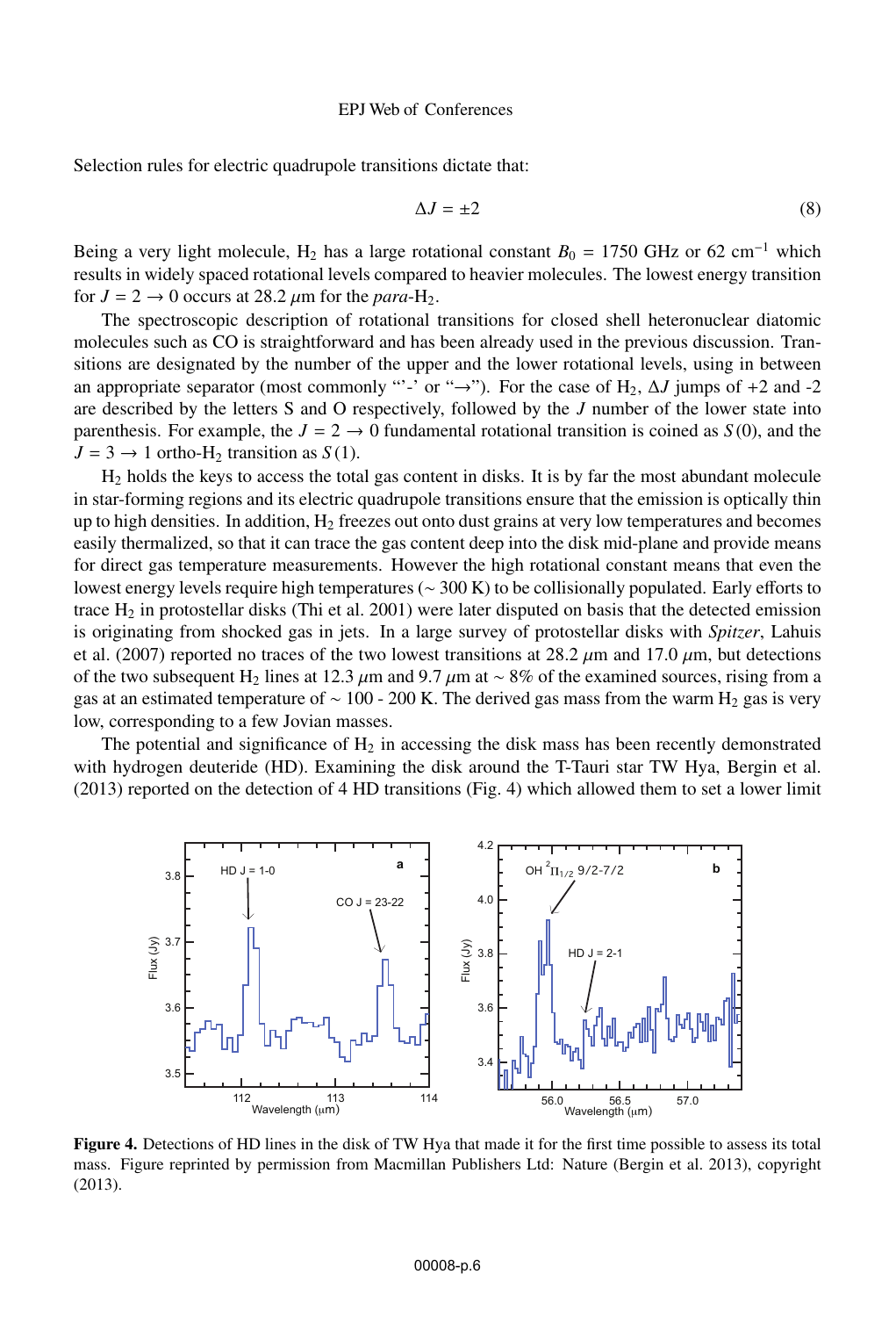on the disk mass of 0.05  $M_{\odot}$ . This remains however a unique case; the detection of HD is nontrivial as its abundance is very low and the lowest energy transitions fall in the far-infrared, requiring space-born facilities to be observed.

For deriving the total gas content in disks we rely on indirect methods. Commonly, the total gas is either estimated from the dust content, or from observations of CO. The lower rotational transitions of CO are easily accessible from ground-based facilities and its isotopologues  $^{13}$ CO and C<sup>18</sup>O provide probes for constraining the optical depth and hence the disk surface density. Such techniques applied onto high angular resolution observations lead to a detailed description of the radial and vertical gas content of disks. (e.g. Piétu et al. 2007; Rosenfeld et al. 2013). CO emission arises from a warm layer at an intermediate hight in the disk; above a certain level CO is photo-dissociated, and below that towards the disk mid-plane it freezes out onto dust grains ( $T \approx 20$  K). Due to this characteristics CO probes only the certain layer that it survives in gaseous form between the dissociation and freeze-out boundaries. Another limitation comes from the fact that CO lower *J* transitions are easily excited even at low temperatures and are optically thick. It is therefore often that diffuse foreground emission masks the emission from the disks and renders it challenging to obtain reliable measurements. In order to overcome the limitations imposed by CO, Guilloteau et al. (2014) have recently proposed the use of CN as a more reliable probe of the gas content of disks.

## 3.1.2 Open electronic shell diatomic molecules: OH



Figure 5. *Left*: Schematic representation of the different interacting components that define the OH rotational levels. The unpaired electron orbital and spin angular momentum vectors *L* and *S* have projections onto the internuclear axis Λ and Σ, respectively. The nuclear angular momentum *O* precesses around the total angular momentum *J*. *Right*: Rotational energy levels of the OH molecule. The two ladders correspond to different orientations of the unpaired electron spin. Each level is initially split due to Λ-doubling and further split due to unpaired electron's spin coupling (from Stahler & Palla 2004).

Unpaired electrons induce a substructure to the rotational levels of a molecule, which rises from the electric and magnetic field of the open shell electrons. Free radicals in their electronic ground states but also also closed-shell molecules in excited electronic states may fall in this category. In the case of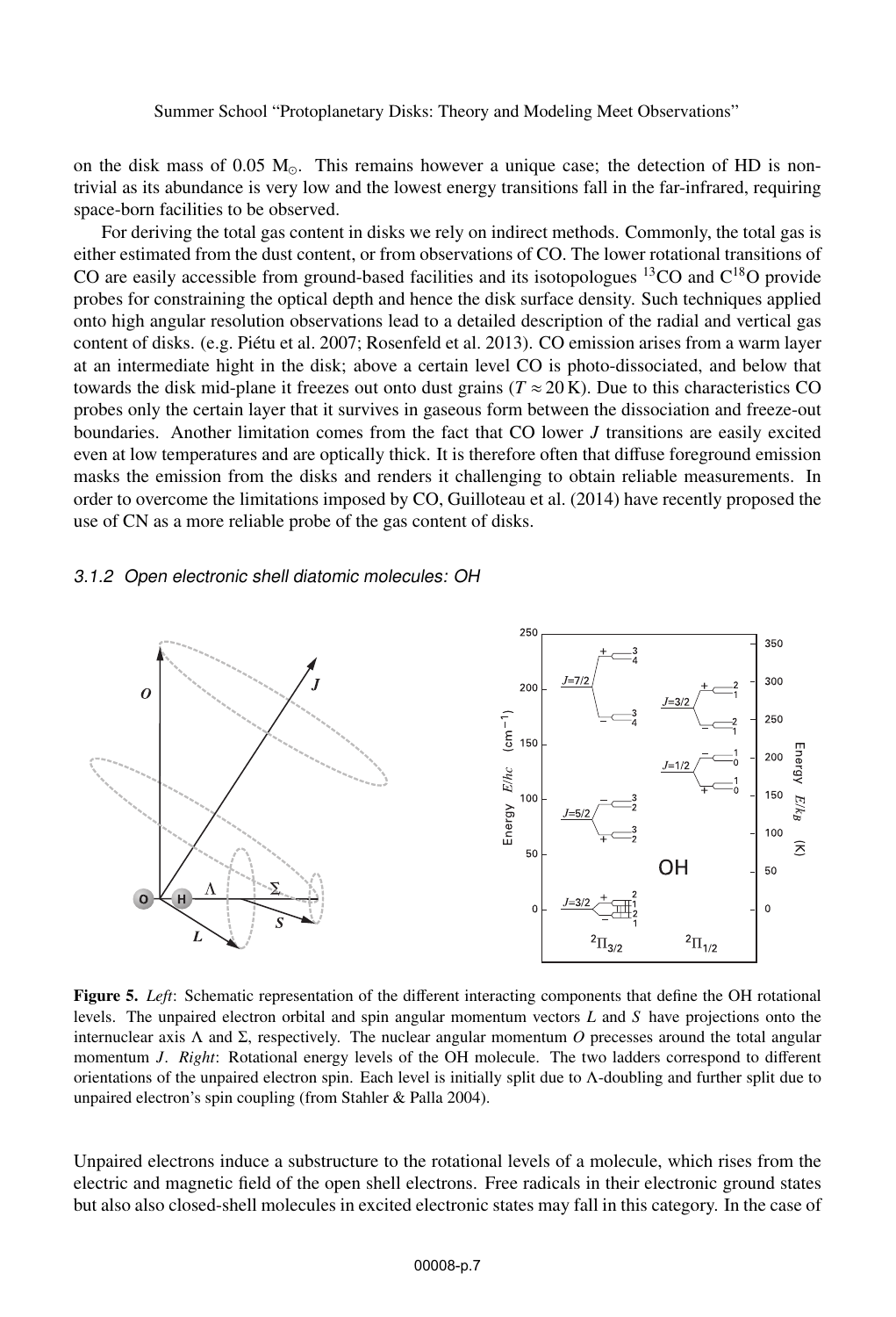OH, both electronic orbital and electronic spin angular momentum are present, and coupling of these spins to the rotational states of the molecule leads in hyper-fine splitting of the latter.

The projection of the electronic orbital angular momentum vector L onto the internuclear axis is  $\Lambda$ (Fig. 5). Similarly, the component of the electronic spin vector L onto the internuclear axis is defined as Σ. The precession of L around the internuclear axis leads to fixed values of Λ, where  $|Λ| = 0, 1, 2$ , 3... is designated with the letters  $\Sigma$ , Π, Δ, Φ etc. The electronic spin is labeled at the top left of Λ in terms of  $2S+1$ , so that a <sup>2</sup>Π state stands for  $\Lambda$ =1,  $S=1/2$ .

The component of the total electron angular momentum along the internuclear axis is denoted as  $Ω$  and given by  $Ω = Λ + Σ$ . For a molecule in an <sup>2</sup>Π electronic state the values for the projection of possible quantum numbers are given in the following Eq. (9).

$$
\Lambda = +1 \quad \Sigma = +\frac{1}{2} \quad \Omega = +\frac{3}{2}
$$
\n
$$
\Lambda = -1 \quad \Sigma = -\frac{1}{2} \quad \Omega = -\frac{3}{2}
$$
\n
$$
\Lambda = +1 \quad \Sigma = -\frac{1}{2} \quad \Omega = +\frac{1}{2}
$$
\n
$$
\Lambda = -1 \quad \Sigma = +\frac{1}{2} \quad \Omega = -\frac{1}{2}
$$
\n(9)

The two possible orientations of  $\Lambda$  give rise to the  $\Lambda$ -doubling. The electron spin coupling gives rise to an additional separation of the rotational levels into fine structure states as shown in Fig. 5. The value of  $|\Omega|$  is written as a lower-right subscript in the state label. In the current example, a <sup>2</sup>Π molecule has two <sup>2</sup> $\Pi_{3/2}$  and <sup>2</sup> $\Pi_{1/2}$  fine structure states for each Λ component. If Ω is negative, then the <sup>2</sup> $\Pi_{3/2}$  state lies at lower energy than the  ${}^{2}$  $\Pi_{1/2}$  and in that case the doublet is called inverted. Such is the case for OH that has a  ${}^{2} \Pi_{3/2}$  ground state.

The rotational energy taking into account the Λ-doubling and spin degeneracy is given by:

$$
E_{rot} = B[J(J+1) + S(S+1) + 2\Lambda\Sigma + \Lambda^2 - 2\Omega^2]
$$
\n(10)

So the rotational levels in the case of OH are characterized by the rotational quantum number *J* and the coupling of the rotational motion with the electronic orbital angular momentum and electronic spin. Transitions can occur between rotational levels which result in lines in the Far-IR domain, but also between the Λ-doubling components which produce lines in the mm parts of the spectrum. The spectroscopic notation for rotational transitions of OH are rather complex, as it requires a complete description of the levels involved (e.g. the far-IR line  ${}^{2} \Pi_{1/2} - {}^{2} \Pi_{1/2}$ , 7/2<sup>−</sup> − 5/2<sup>+</sup> at 71.17  $\mu$ m). OH is chemically related to water. The observational constraints derived from OH are discussed in the following section.

#### 3.1.3 Non-linear molecules:  $H_2O$

The general description of non-linear molecules requires cartesian projection of the total moment of inertia onto 3 axis. The principal moments of inertia are thus arbitrarily defined as  $I_a$ ,  $I_b$  and  $I_c$  with the constraint that  $I_a > I_b > I_c$ . Molecules with axis of symmetry in rotation are called *symmetric tops* and are divided into *prolate tops* where  $I_a > I_b = I_c$  and *oblate tops* for  $I_a = I_b > I_c$ . The energy levels of the rotational states for prolate and oblate tops are given by:

$$
E_{\text{prolate}} = \frac{h^2}{8\pi^2 I_b} J(J+1) + \frac{h^2}{8\pi^2} \left(\frac{1}{I_c} - \frac{1}{I_b}\right) K^2 = BJ(J+1) + (C - B)K^2
$$
  
\n
$$
E_{\text{oblate}} = \frac{h^2}{8\pi^2 I_b} J(J+1) + \frac{h^2}{8\pi^2} \left(\frac{1}{I_a} - \frac{1}{I_b}\right) K^2 = BJ(J+1) + (A - B)K^2
$$
\n(11)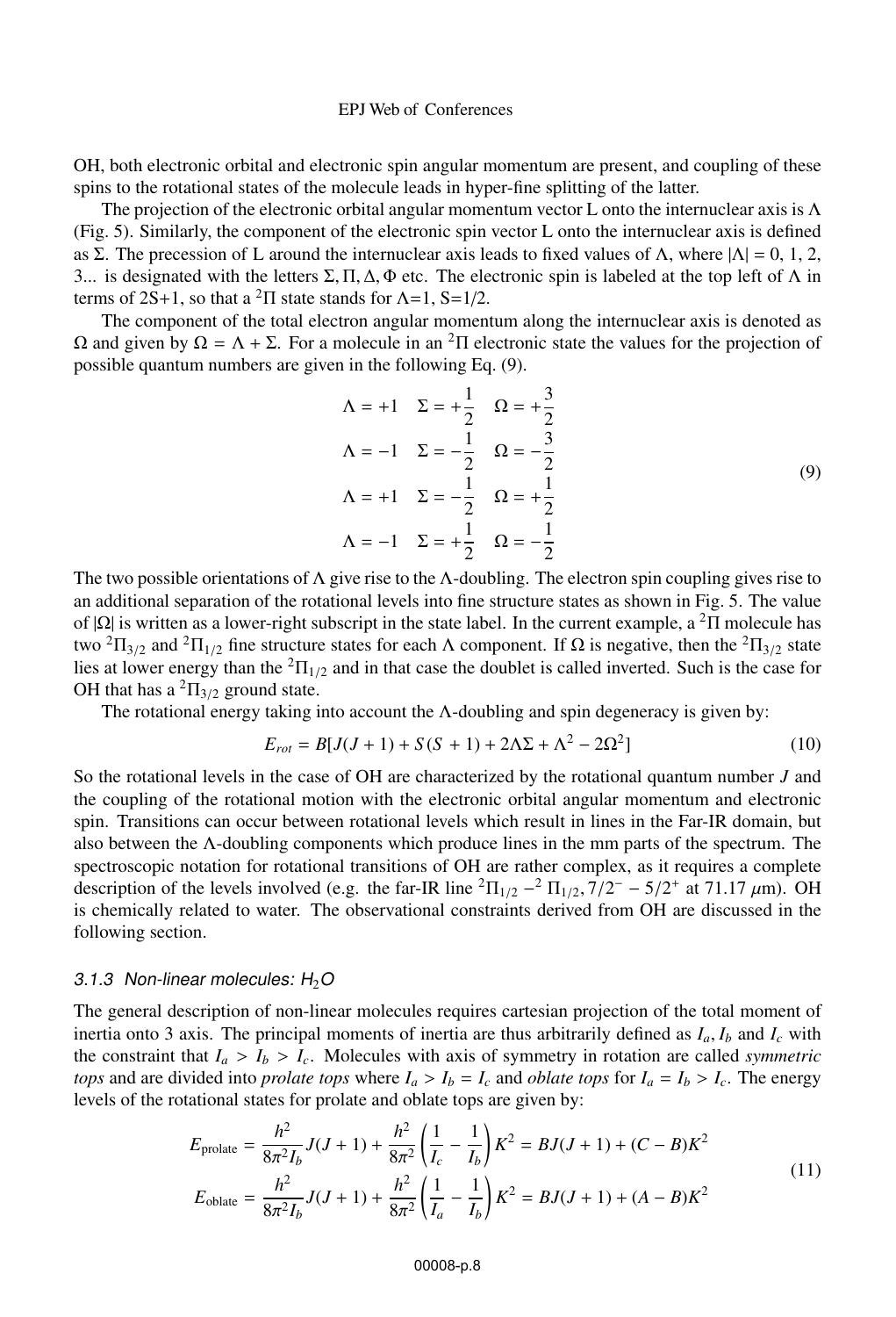Water molecule is an asymmetric top, having three unequal moments of inertia along its principal axis. This means that the total energy and angular momentum are conserved, but not the projection of the latter along any axis of symmetry of the molecule. The spectroscopic notation of water borrows from the symmetric tops and rotational states are labeled as  $J_{K_c,K_a}$ , where  $K_c$  and  $K_a$  subscripts denote exchange of principle axis B to C for prolate and A for oblate symmetric top forms. Electric dipole selection rules dictate that  $J = 0, \pm 1$  and  $K_a$ ,  $K_c$  can change by  $\pm 1, \pm 3$ . In addition, water, like molecular hydrogen, comes into ortho and *para* forms owing to the hydrogen spin nuclei being orientated parallel or anti-parallel, respectively.



**Figure 6.** Spitzer mid-IR observations of H<sub>2</sub>O and OH "forest" of lines originating in the terrestrial planet forming regions of disks. Left: Figure from Carr & Najita (2008, reprinted with permission from AAAS). Right: Figure from Salyk et al. (2008,  $\odot$  AAS, reproduced with permission)

Water has a large number of allowed rotational transitions at far-infrared and millimeter wavelengths and when excited, it provides an important cooling mechanism for the atmospheres of disks. Water lines are hardly reached with ground-based facilities, as the atmospheric water vapor content attenuates any propagating signal.

High excitation lines from  $H_2O$  and OH dominate, in some cases, the mid-IR spectrum. Such high excitation lines that trace gas at temperatures of 500 - 1000 K are expected to be excited in the inner 1 - 5 AU of the disk (Carr & Najita 2008; Salyk et al. 2008). This region corresponds to the terrestrial planet-forming region so such observations have an important impact on the formation theories of planetary atmospheres. H<sub>2</sub>O and OH lines at lower temperatures (100 - 300 K) have been observed in the far-IR with Herschel (Fedele et al. 2013). Such lines are believed to probe gas at larger distances in the disk ( $> 20$  AU). The OH/H<sub>2</sub>O line ratio from these observations is consistent with a radially decreasing UV field.

## **3.2 Vibrational transitions of molecules**

The description of the rotational transitions of molecules was based on the approximation that the molecule behaves as a rigid body so that the internuclear distances remain fixed. For the description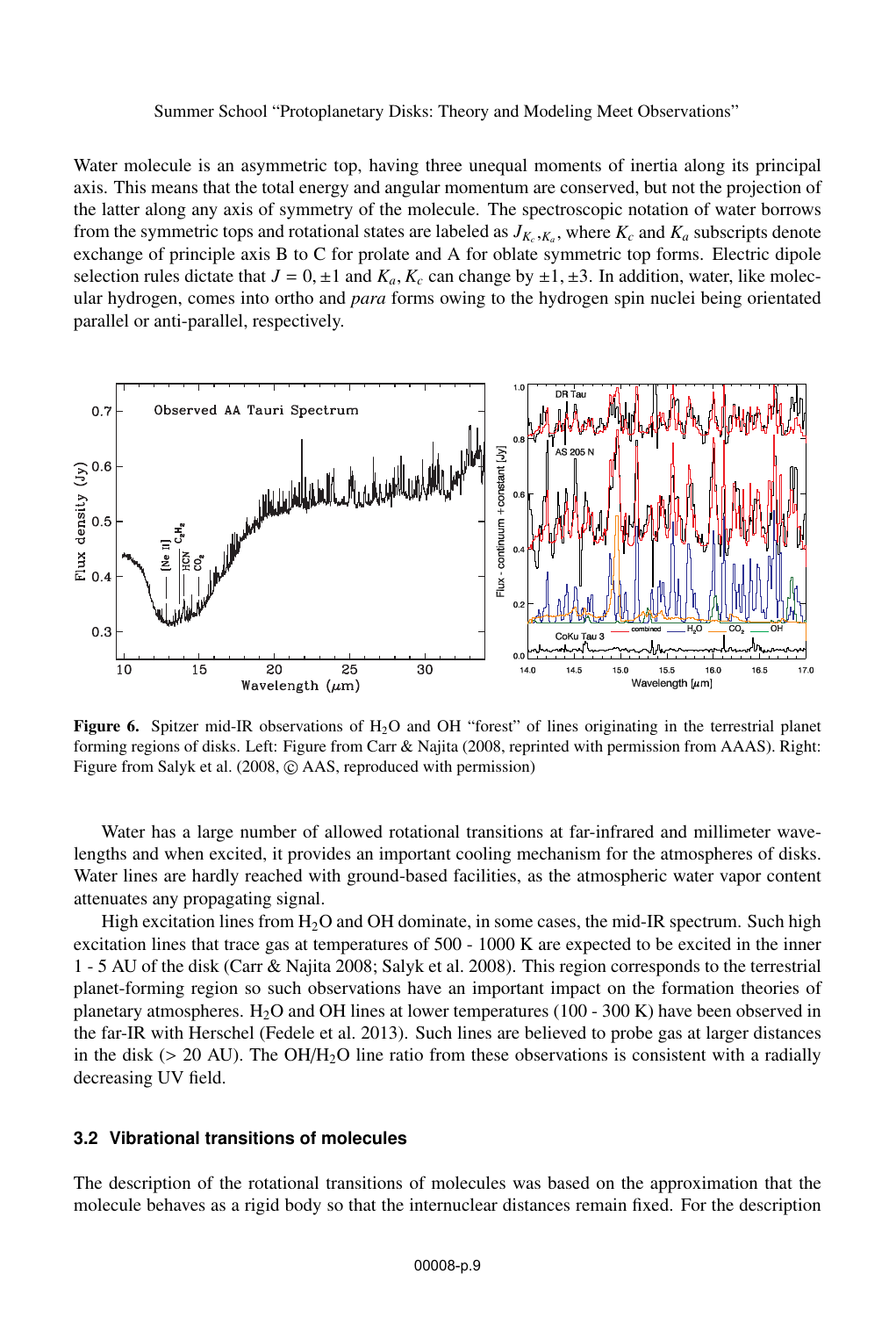of vibrational motions within a molecule, the quantum mechanical solution for the energy levels of the harmonic oscillator are given by:

$$
E_v = \hbar \omega \left(v + \frac{1}{2}\right) \tag{12}
$$

where the quantum number  $v = 0.1, 2, \dots$  and  $\omega$  is the angular frequency. In spectroscopic jargon,  $\hbar \omega$ is given in wavenumber units of cm<sup>-1</sup>. In principle any transition  $\Delta v$  between two vibrational states is allowed even between different electronic states however electric dipole transitions that  $\Delta v = +1$  are allowed, even between different electronic states, however electric dipole transitions that  $\Delta v = \pm 1$  are in principle much stronger. For electric dipole transitions:

$$
\Delta E_v = \hbar \omega \left( v + 1 + \frac{1}{2} \right) - \hbar \omega \left( v + \frac{1}{2} \right) = \hbar \omega \tag{13}
$$

where  $\omega$  is the fundamental frequency. Vibrational transitions often occur with a simultaneous change



Figure 7. Schematic representation of the *<sup>R</sup>*−, *<sup>P</sup>*<sup>−</sup> and *<sup>Q</sup>*−branch transitions between an upper and lower level vibrational states <sup>v</sup>*<sup>u</sup>* and <sup>v</sup>*<sup>l</sup>*.

in the rotational state, thus the notion ro-vibrational transitions. Allowed electric dipole transitions between rotational states dictate that  $\Delta J = 0, \pm 1$  but  $J = 0 \leftrightarrow 0$  transitions are now allowed. For molecules in  $\Sigma$  electron configurations  $\Delta J = \pm 1$ . In the case of homonuclear molecules (e.g. H<sub>2</sub>) having no permanent electric dipole moment, the allowed electric quadrupole transitions dictate that  $\Delta J = 0, \pm 2$ , but no  $J = 0 \leftrightarrow 0$ .

According to the electric dipole selection rules, ro-vibrational transitions between an upper  $(J_u)$ and lower  $(J<sub>l</sub>)$  rotational state are classified in branches as

- *P*-branch:  $\Delta J = -1$ ,  $J_u = J_l 1$ ,
- *O*-branch:  $\Delta J = 0$ ,  $J_u = J_l$ ,
- *R*-branch:  $\Delta J = +1, J_u = J_l + 1$ .

The *P* and *R* stand for the words *poor* and *rich* respectively, owing their names to the early days of molecular spectroscopy (Herzberg 1950). The *Q*-branch lines would lie in a rigid-rotor model at the same frequency between the *P* and *R* branches, hence the letter Q lying between P and R is used for their description.

The rotational constant between ro-vibrational states does not remain constant as the internuclear distance is prone to change. Increased distance at an upper state would result in increase of the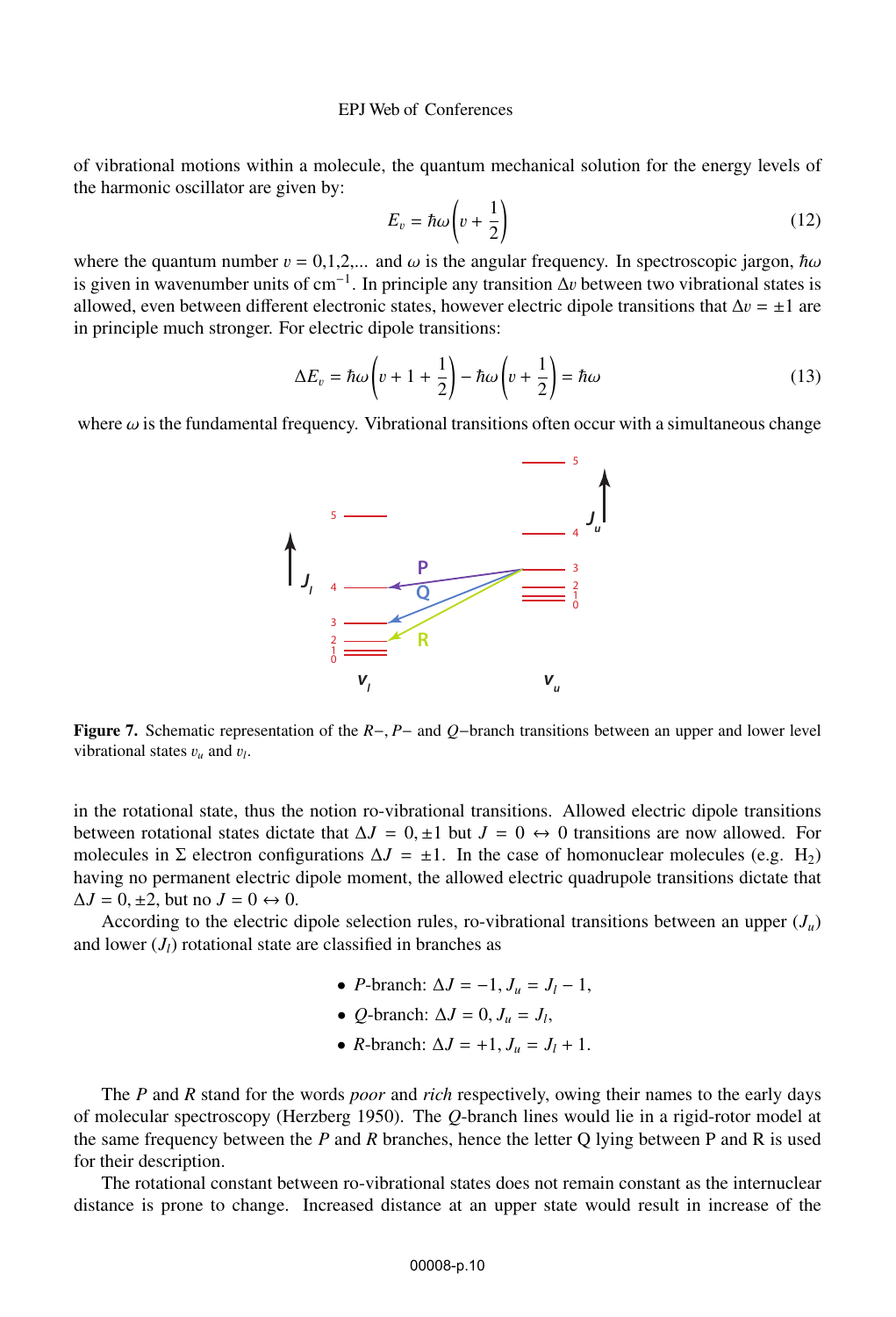

Figure 8. Fortrait diagram of CO, showing the distribution of frequencies for transitions on the 3 branches, as a function of *J*. The characteristic *R*-branch bandhead becomes readily apparent.

moment of inertia of the system and decrease of the rotational constant, so that *Bu* < *Bl*. For the simplest case of a diatomic molecule, the energy change corresponding to a ro-vibrational transition from an upper level state described by the quantum numbers  $v_u$ ,  $J_u$  to a lower state  $(v_l, J_l)$  is given by

$$
\Delta E(v_u, J_u, v_l, J_l) = \Delta E(v_u, v_l) + B_u J_u (J_u + 1) - B_l J_l (J_l + 1) \,. \tag{14}
$$

Substituting the values of  $J_u$  with  $J_l$  according to the different branches and setting  $J_l = J$ , equation 14 becomes

$$
\Delta E(J)_P = E_0 - (B_u + B_l)J + (B_u - B_l)J^2
$$
  
\n
$$
\Delta E(J)_Q = E_0 - (B_u - B_l)J(J + 1)
$$
  
\n
$$
\Delta E(J)_R = E_0 + 2B_u + (3B_u - B_l)J + (B_u - B_l)J^2
$$
\n(15)

It becomes immediately apparent that there is a quadratic dependence of Δ*E* with *J* for the *P* and *R* branches. Figure 8 displays a Fortrait diagram, showing the frequency for transitions in the different branches versus *J. P*-branch resonances start at the fundamental frequency  $v_0$  and decrease monotonically as a function of frequency.  $Q$ -branch lines start also at  $v_0$  and crowd around this point, slowly decreasing with increasing *J*. *R*-branch lines start at  $2B_u$  above  $v_0$  and increase as a function of frequency for low values of *J*. However for

$$
J_b = \frac{3B_u - B_l}{2(B_u - B_l)}
$$
(16)

the quadratic term in *J* becomes dominant and for  $J > J_b$ , *R*−branch lines decrease as a function of frequency. Transitions crowd around *Jb* creating a stationary point termed as *bandhead*.

For CO, the *R*-branch bandhead occurs for *J* ∼ 50. Despite that the individual lines are not expected to be very strong for such high *J* transitions, the cumulative effect of so many lines crowding around the bandhead renders them observable (Fig. 9). Such emission comes from the innermost regions of the disk  $(0.3 - 3 \text{ AU})$  and traces gas at high temperatures and densities  $(T > 2000 \text{K})$ , n >10<sup>10</sup>cm<sup>-3</sup>). Modeling of the bandhead emission also reveals that the velocity profiles of the lines kernel must be broad (e.g. Bik & Thi 2004).

In the case of homonuclear molecules (e.g.  $H_2$ ), selection rules for vibrational transitions and electric quadrupole transitions are:

$$
\Delta J = 0, \pm 2 \tag{17}
$$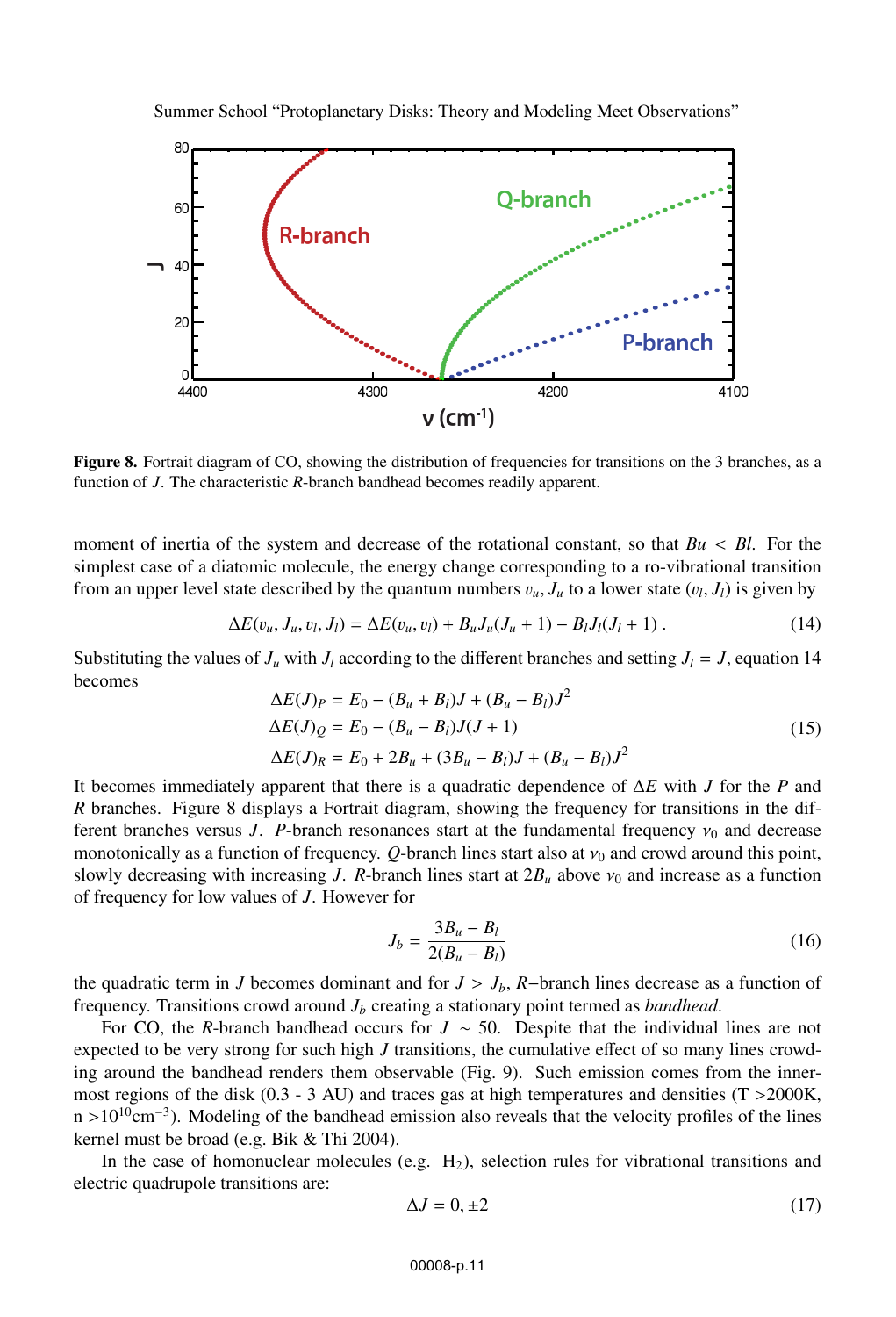

Figure 9. *Left*: The blue- and red-shifted line emission due to the rotation of the disk will result in superposition of the bandhead emission resulting in a "fringing" pattern. (W.F. Thi, private communication). *Right*: Observed and modeled spectra (upper and lower in each panel) of the CO  $v = 2 - 0$  bandhead emission from a high mass young stellar object (from Bik  $&$  Thi 2004, reproduced with permission  $\odot$  ESO).

The general spectroscopic notation for ro-vibrational transitions requires the description of the upper and lower vibrational and rotational levels. It follows the general prescription:

$$
v_{\text{upper}} - v_{\text{lower}}, \Xi(J_{lower}) \tag{18}
$$

where <sup>v</sup>upper, vlower can take any integer value and <sup>Ξ</sup> is one of the letters corresponding in the <sup>Δ</sup>*<sup>J</sup>* jump as described in the following table.

| $\blacksquare$ | $\lambda$ |  |  |
|----------------|-----------|--|--|
| $\Delta I$     |           |  |  |

Ro-vibrational lines from CO and  $H_2$  are often observed in disks. the CO fundamental (v=1-0) emission requires lower temperatures and densities than the bandhead emission and is therefore expected to trace gas at larger distances (1-2 AU) in the disk. The line velocity profiles, however, indicate that the CO emission may come from distances as small as 0.04 AU in the case of disks around classical T-Tauri stars (CTTS), providing evidence that the gas disk extends further inwards than the dust sublimation radius of the disk (e.g. van der Plas et al. 2009). Observations of the  $H_2$  ro-vibrational transition at  $2.12 \mu$ m in a Herbig Ae/Be system (Carmona et al. 2011) display narrow velocity profiles indicating their location at radii of ∼10AU. However the collisional excitation of the H<sub>2</sub> transitions requires temperatures of at least 1000 K which are not expected to occur at such radii. It has consequently been proposed that the  $H_2$  is excited by X-ray and/or FUV radiation (Carmona et al. 2011).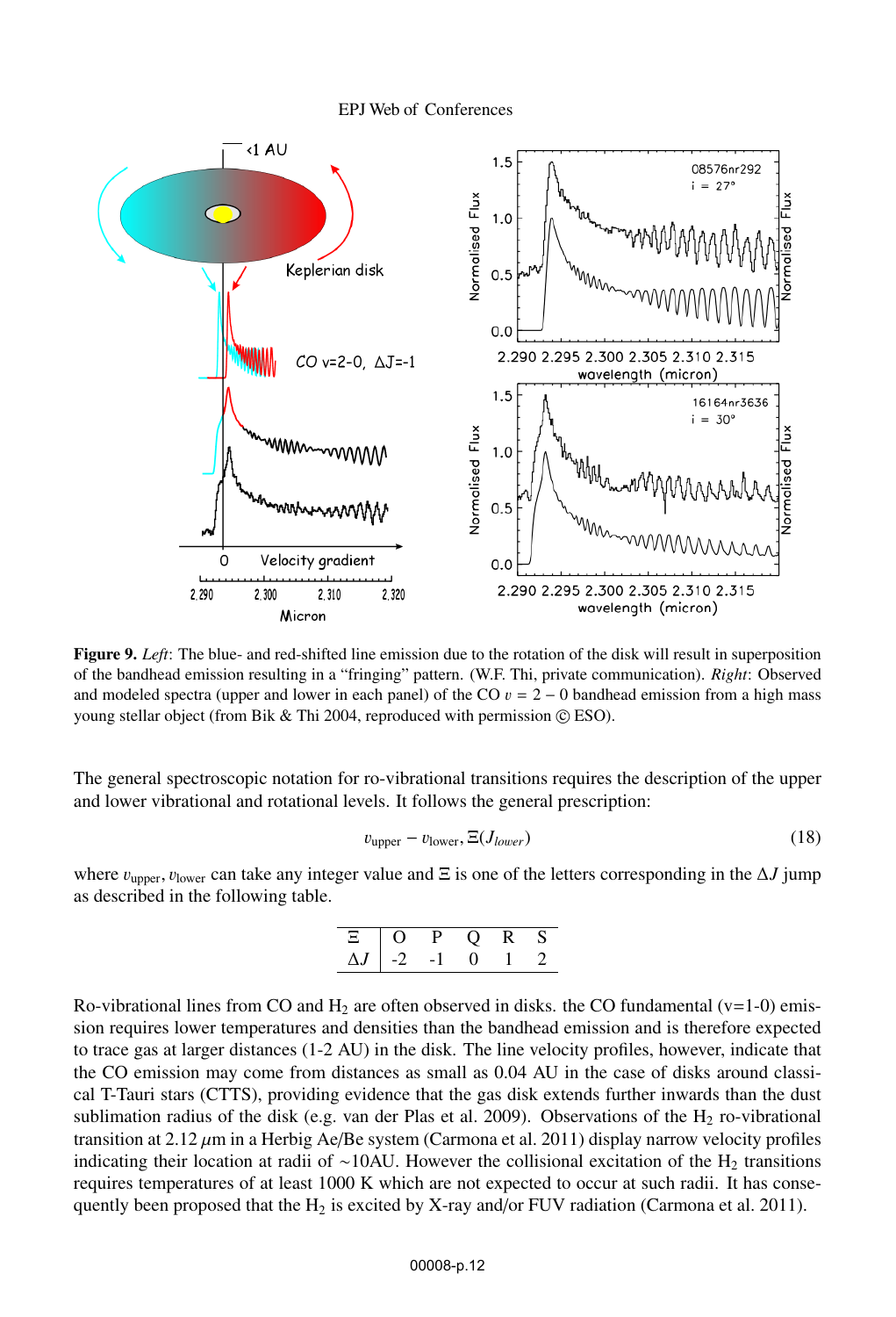## **3.3 Excitation diagrams as gas diagnostics in disks.**

The interpretation of line excitation and radiative transfer in disks is complex, see chapter by Kamp (2015a), and is best performed using specialized models. It is possible however, in particular cases, to extract valuable information directly from the data, given that a couple of requirements are fulfilled.

We start from the fundamental equation of radiative transfer

$$
\frac{dI_v}{ds} = -\kappa_v I_v + \epsilon_v \,,\tag{19}
$$

where  $\kappa_{\nu}$ ,  $\epsilon_{\nu}$  are the frequency-dependent absorption and emission coefficients, respectively, for the gas and dust mixture, and  $I<sub>v</sub>$  is the spectral intensity. The solution for the Eq. (19), after continuum subtraction and frequency integration, in the optically thin limit, is

$$
I_{\text{line}} = \iint \epsilon_{\nu}^{ij} d\nu \, ds = \frac{h v_{ij}}{4\pi} A_{ij} \int n_i \, ds \,, \tag{20}
$$

where  $I_{\text{line}}$  is the frequency-integrated line intensity,  $\epsilon_{\nu}^{i j}$  is the line emission coefficient,  $v_{i j}$  the line center frequency and  $A_{\nu}$  the Einstein coefficient for spontaneous emission. In the LTE limit center frequency and  $A_{ij}$  the Einstein coefficient for spontaneous emission. In the LTE limit (for densities well above the critical density) the fractional population of a level is described by the Boltzmann distribution

$$
\frac{N_i}{N_{tot}} = \frac{g_i}{Z} \exp\left(-\frac{E_i}{kT}\right),\tag{21}
$$

where  $N = n \int ds$  is the column density, *T* the temperature, and  $g_i$  is the statistical weight of upper level level *i* taken as the product of the total nuclear spin and rotational degeneracies  $g_i=(2S+1)(2J+1)$ . The partition function *Z* is given by the relation

$$
Z = \sum_{i} g_i \exp\left(-\frac{E_i}{kT}\right). \tag{22}
$$

Combining Eqs. (20) and (21) yields the basic equation used in excitation diagrams

$$
\ln\left(\frac{N_i}{g_i}\right) = \ln\left(\frac{4\pi I_{\text{line}}}{h\nu_{ij} g_i A_{ij}}\right) = -\frac{E_i}{kT} + \ln\left(\frac{N_{tot}}{Z}\right) \,. \tag{23}
$$

Typically, excitation diagrams are constructed by plotting  $\ln(N_i/q_i)$  versus  $E_i$ , however the first component is observationally determined by the  $\ln(4\pi I_{\text{line}}/(\hbar v_{ij} g_i A_i))$  term. In principle, if assumptions on ITE optically thin medium and thermalization are fulfilled, then the observed points should fall on LTE, optically thin medium and thermalization are fulfilled, then the observed points should fall on a straight line, the inverse slope of which gives the temperature *T*.

At the limit  $E_i = 0$ , Eq. (23) becomes

$$
\ln\left(\frac{N_i}{g_i}\right) = \ln\left(\frac{4\pi I_{\text{line}}}{h\nu_{ij} g_i A_{ij}}\right) = \ln\left(\frac{N_{tot}}{Z}\right)
$$
 (24)

and, therefore, the total column density can be derived from the intercept, given that the partition function *Z* is known. Partition functions for simple molecules can be calculated analytically from equation 22, however one has to bear in mind that sums have to act over a significant number of energy levels.

Interpretation of deviations from linearity in excitation diagrams can be complex. In principle lines at different excitation energies may trace the gas component at different radii in a disk. In that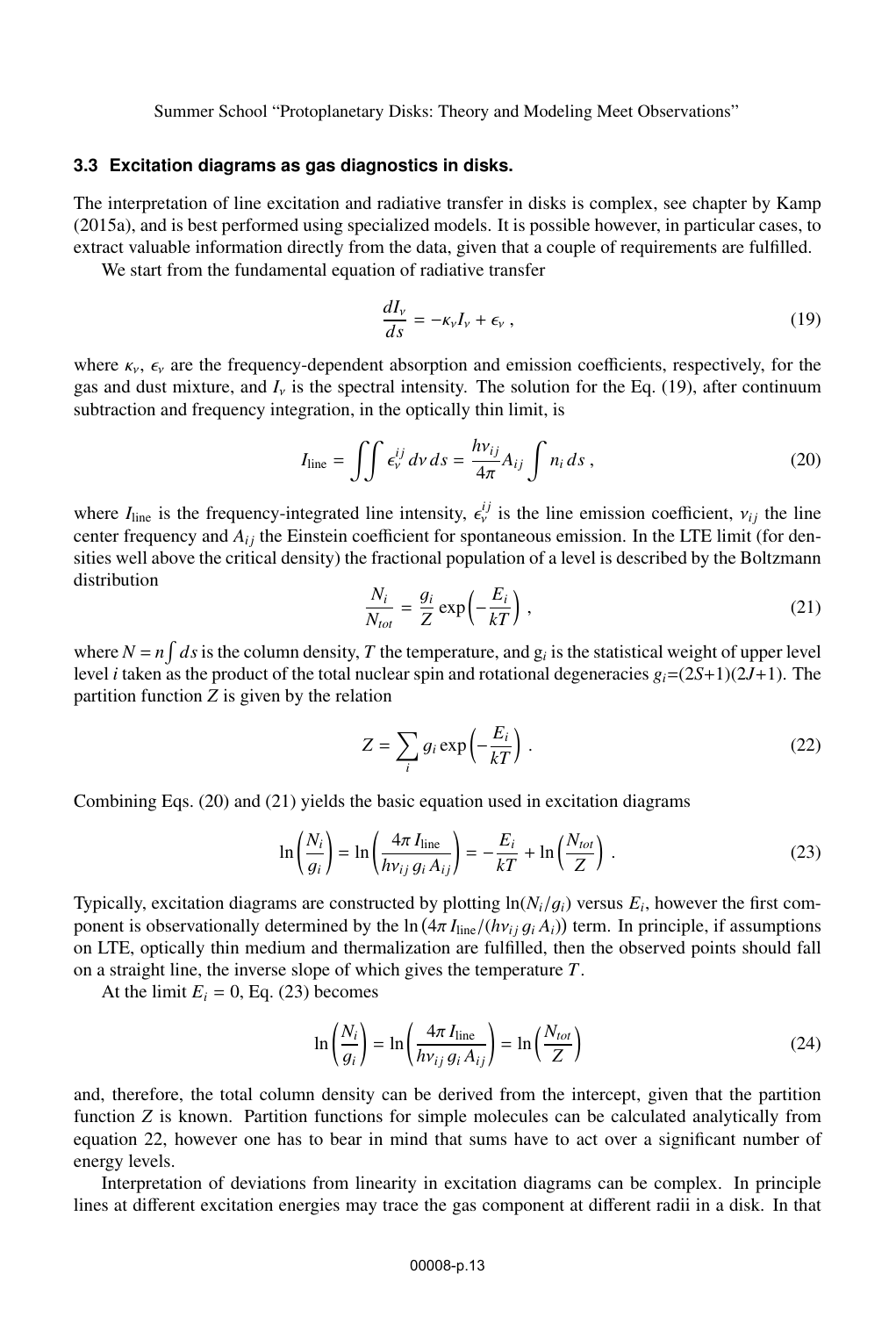

Figure 10. Excitation diagrams for the mid-IR CO ro-vibrational lines observed towards the HAeBe star AB Aur. The lower panel shows a magnification of the leftmost area of the top panel, where the distribution of observed line intensities deviates from linearity due to optical depth effects. The sketch on the right panel indicates the possible origin of the hot and cold CO emission (from Brittain et al. 2003,  $\odot$  AAS, reproduced with permission).

case, multiple temperature components can be fit with piece-wise linear function. Lines coming from electric quadrupole transitions (e.g.  $H_2$ ) are expected to be optically thin, however this may not be the case for other molecules. Optical depth can vary as a function of transition energy so that lower energy transitions of a molecule can be optically thick while higher energy levels may remain optically thin, resulting in mimicking a two-temperature component pattern in excitation diagrams (see Fig. 10), see more detailed dicussion in the chapter by Kamp (2015b). Similar patterns may appear in the case that the density is below the critical density and thus the gas is not thermalized. A detailed discussion on the applicability and effects of excitation diagrams can be found in Goldsmith & Langer (1999).

## **3.4 Molecular electronic transitions**

Electron transitions in molecules require high energies, that in most cases could lead to the dissociation of a molecule. It is therefore that excitation of electron states of molecules does not occur through collisions but rather by non-thermal (radiative) processes. Lines from electronic transitions lie at the same wavelength range as the electronic transitions of atoms, which is the visible and ultraviolet. The description of electronic transitions in molecules are more complex as one needs to take into account the corresponding changes in the electronic, vibrational and rotational states for each possible transition. In the current discussion we will only consider electric dipole transitions in diatomic molecules. Selection rules for such transitions are presented in Table 1

The selection rules on rotational and vibrational motions have been already discussed in the corresponding sections. In addition to these, electronic transitions require that the total electron spin is conserved. The selection rule on the total orbital angular momentum dictate that electronic transitions can occur between adjacent electronic or the same electronic states (e.g.  $\Sigma - \Sigma, \Sigma - \Pi$ ). The last selection rules dictate change of symmetry under electric dipole transitions.

H2 electronic transitions due to fluorescence have been observed in the disk of TW Hya (Herczeg et al. 2004). In UV fluorescence, high energy photons photons excite H<sub>2</sub> from the ground  $\Sigma^+$  to the  $\Pi$ electronic state (Fig. 11). De-excitation occurs through a cascade from the excited state to an excited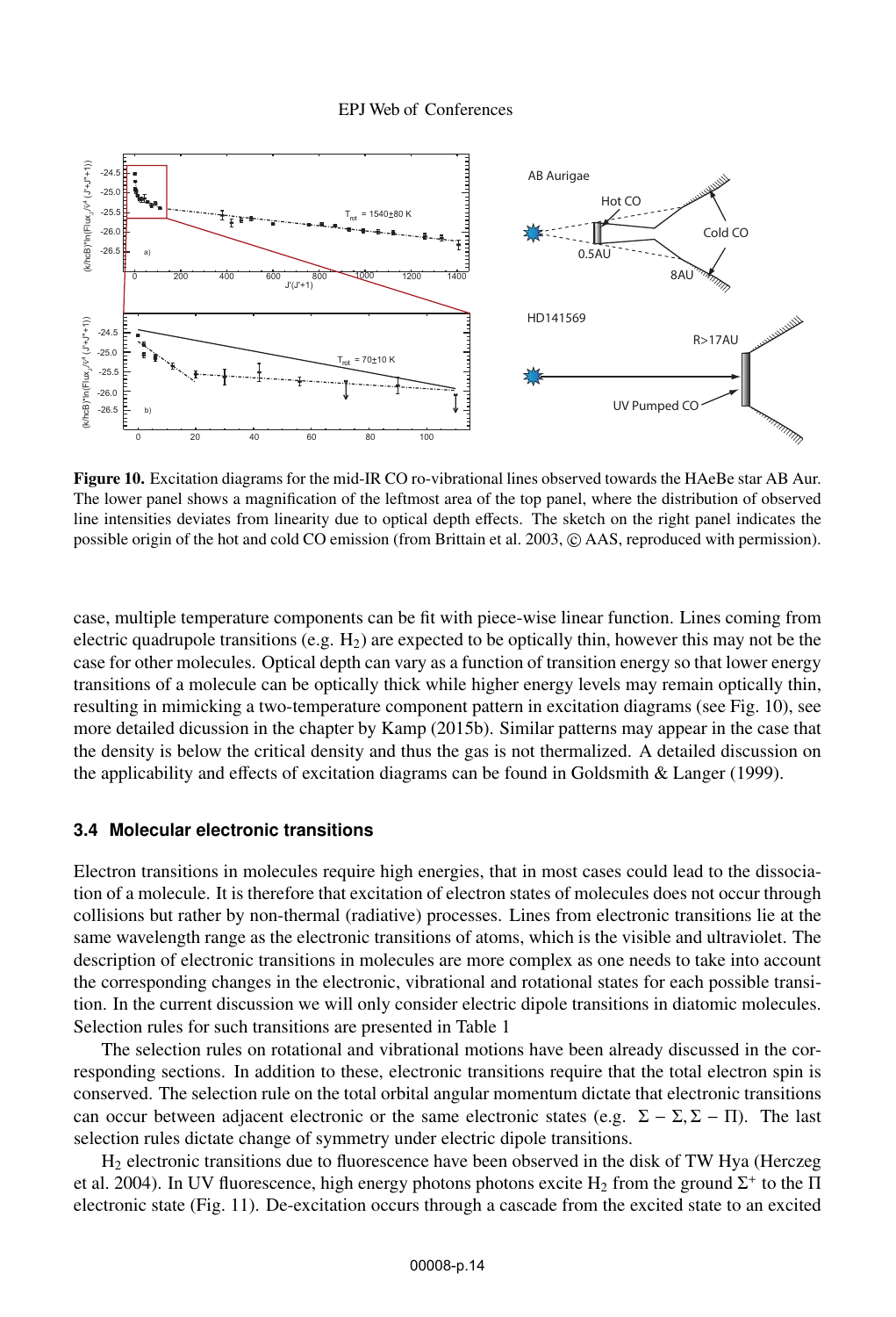

Table 1. Selection rules for electric dipole transitions for diatomic molecules (from Tennyson 2005)

Figure 11. *Left*: Schematic representation of H<sub>2</sub> fluorescence: an incoming UV photon excites H<sub>2</sub> from the ground  $X<sup>1</sup>\Sigma_a$  to the  $B<sup>1</sup>\Sigma_a$  electron level. Subsequent de-excitation occurs initially to an excited vibrational level of the ground electron state with the emission of fluorescence radiation, and then down to the ground vibrational level through emission in the near-IR. *Right*: Reconstruction of the H<sub>2</sub> fluorescence line profile observed towards TW Hya shows that  $H_2$  needs to be pre-conditioned to high temperatures prior to excitation (figure from Najita et al. 2007, from Protostars and Planets V by Reipurth et al. © 2007, the Arizona Board of Regents, reprinted by permission of the University of Arizona Press).

vibrational level in the ground electronic state, producing high energy radiation in the ultraviolet. Subsequent de-excitation from the excited vibrational state produces additional radiation in the near-IR. By reconstructing the the Lyman- $\alpha$  band from TW Hya, (Herczeg et al. 2004) showed that that H<sub>2</sub> before the UV pumping needs to be very hot, residing in the innermost parts of the disk.

Acknowledgements The research leading to these results has received funding from the European Union Seventh Framework Programme FP7-2011 under grant agreement no 284405.

## **References**

Bergin, E. A., Cleeves, L. I., Gorti, U., et al. 2013, Nature, 493, 644

Bik, A. & Thi, W. F. 2004, A&A, 427, L13

Brittain, S. D., Rettig, T. W., Simon, T., et al. 2003, ApJ, 588, 535